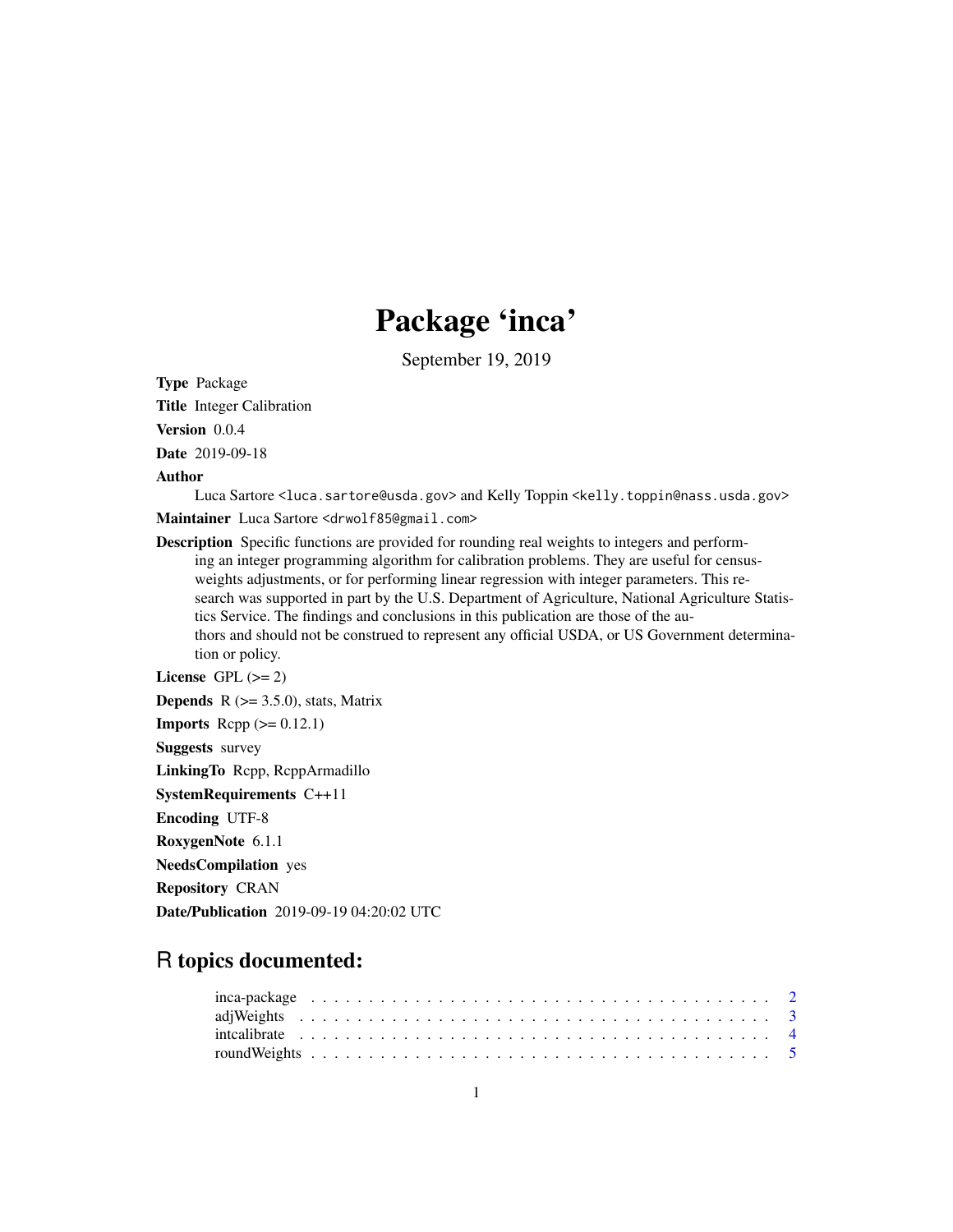#### <span id="page-1-0"></span>**Index** [8](#page-7-0) **8**

inca-package *Integer Calibration*

#### Description

Specific functions are provided for rounding real weights to integers and performing integer programming algorithms for calibration problems.

#### Details

Package: inca Type: Package Version: 0.0.4 Date: 2019-09-18 License: GPL  $(>= 2)$ 

Calibration forces the weighted estimates of calibration variables to match known totals. This improves the quality of the design-weighted estimates. It is used to adjust for non-response and/or under-coverage. The commonly used methods of calibration produce non-integer weights. In cases where weighted estimates must be integers, one must "integerize" the calibrated weights. However, this procedure often produces final weights that are very different for the "sample" weights. To counter this problem, the inca package provides specific functions for rounding real weights to integers, and performing an integer programming algorithm for calibration problems with integer weights.

For a complete list of exported functions, use library(help = "inca").

This research was supported in part by the U.S. Department of Agriculture, National Agriculture Statistics Service. The findings and conclusions in this publication are those of the authors and should not be construed to represent any official USDA or U.S. Government determination or policy.

#### Author(s)

Luca Sartore <luca.sartore@usda.gov> and Kelly Toppin <kelly.toppin@nass.usda.gov> Maintainer: Luca Sartore <drwolf85@gmail.com>

#### References

Theberge, A. (1999). Extensions of calibration estimators in survey sampling. *Journal of the American Statistical Association*, 94(446), 635-644.

Little, R. J., & Vartivarian, S. (2003). On weighting the rates in non-response weights.

Kish, L. (1992). Weighting for unequal Pi. *Journal of Official Statistics*, 8(2), 183.

Rao, J. N. K., & Singh, A. C. (1997). A ridge-shrinkage method for range-restricted weight calibration in survey sampling. *In Proceedings of the section on survey research methods* (pp. 57-65). American Statistical Association Washington, DC.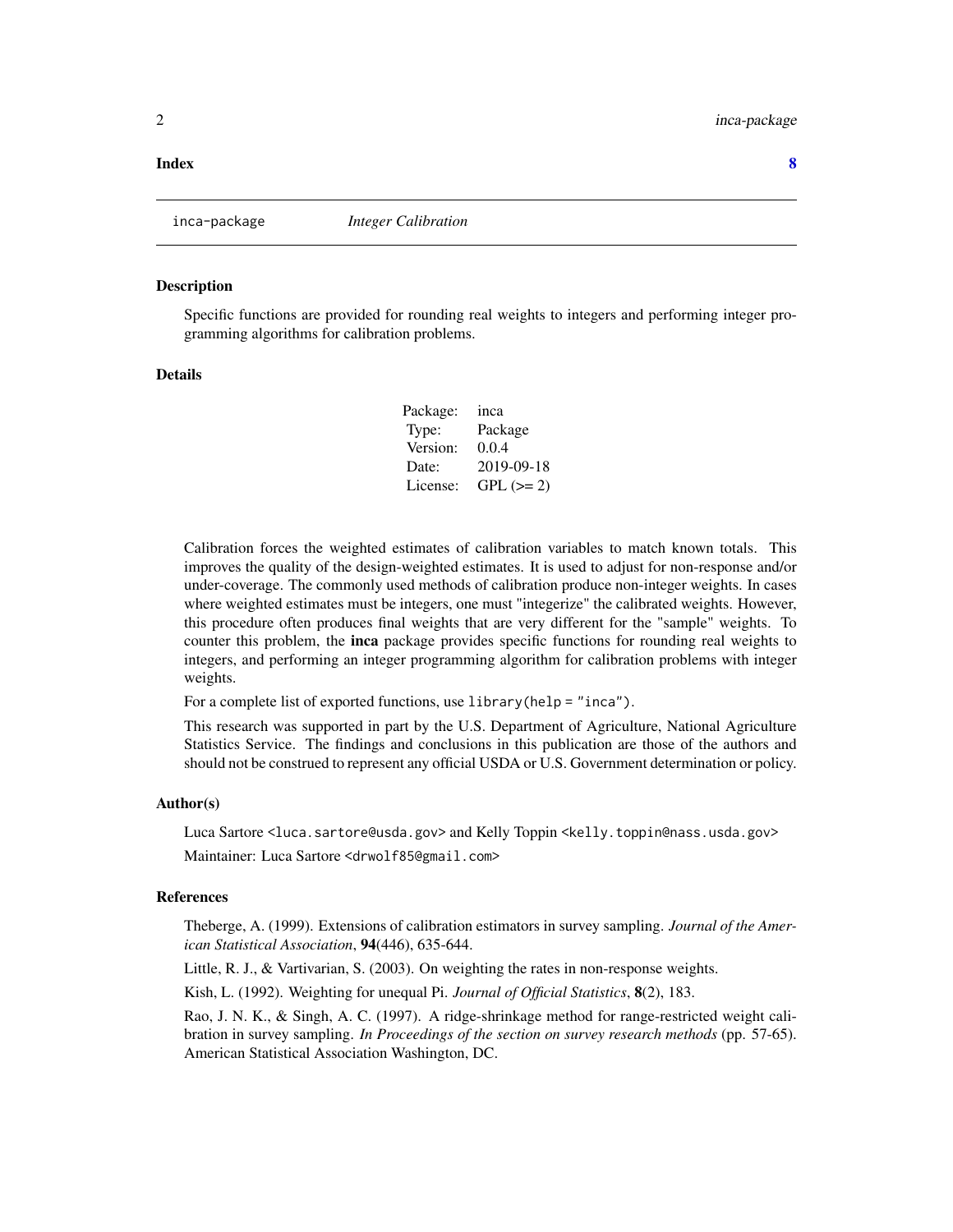#### <span id="page-2-0"></span>adjWeights 3

Horvitz, D. G., & Thompson, D. J. (1952). A generalization of sampling without replacement from a finite universe. *Journal of the American Statistical Association*, 47(260), 663-685.

Kalton, G., & Flores-Cervantes, I. (2003). Weighting methods. *Journal of Official Statistics*, 19(2), 81-98.

Sartore, L., Toppin, K., Young, L., Spiegelman, C. (2019). Developing integer calibration weights for the Census of Agriculture. *Journal of Agricultural, Biological, and Environmental Statistics*, 24(1), 26-48.

#### Examples

library(inca)

adjWeights *Function for Weights Adjustments*

#### Description

This function provides a trimming procedure to force the weights to be within the provided boundaries

#### Usage

adjWeights(weights, lower =  $-Inf$ , upper =  $+Inf$ )

#### Arguments

| weights | A numerical vector of weights      |
|---------|------------------------------------|
| lower   | A numerical vector of lower bounds |
| upper   | A numerical vector of upper bounds |

#### Details

The function produces trimmed weights, which will be the input for the rounding technique before integer calibration. When the weights are bounded, the function rounds-up the lower bounds and rounds-down the upper. If the condition upper > lower + 1, an error is returned.

#### Value

A vector of adjusted weights

#### Examples

```
library(inca)
w <- rnorm(150, 0, 2)
aw <- adjWeights(w, runif(150, -3, -1), runif(150, 1, 3))
hist(aw, main = "Adjusted weights")
```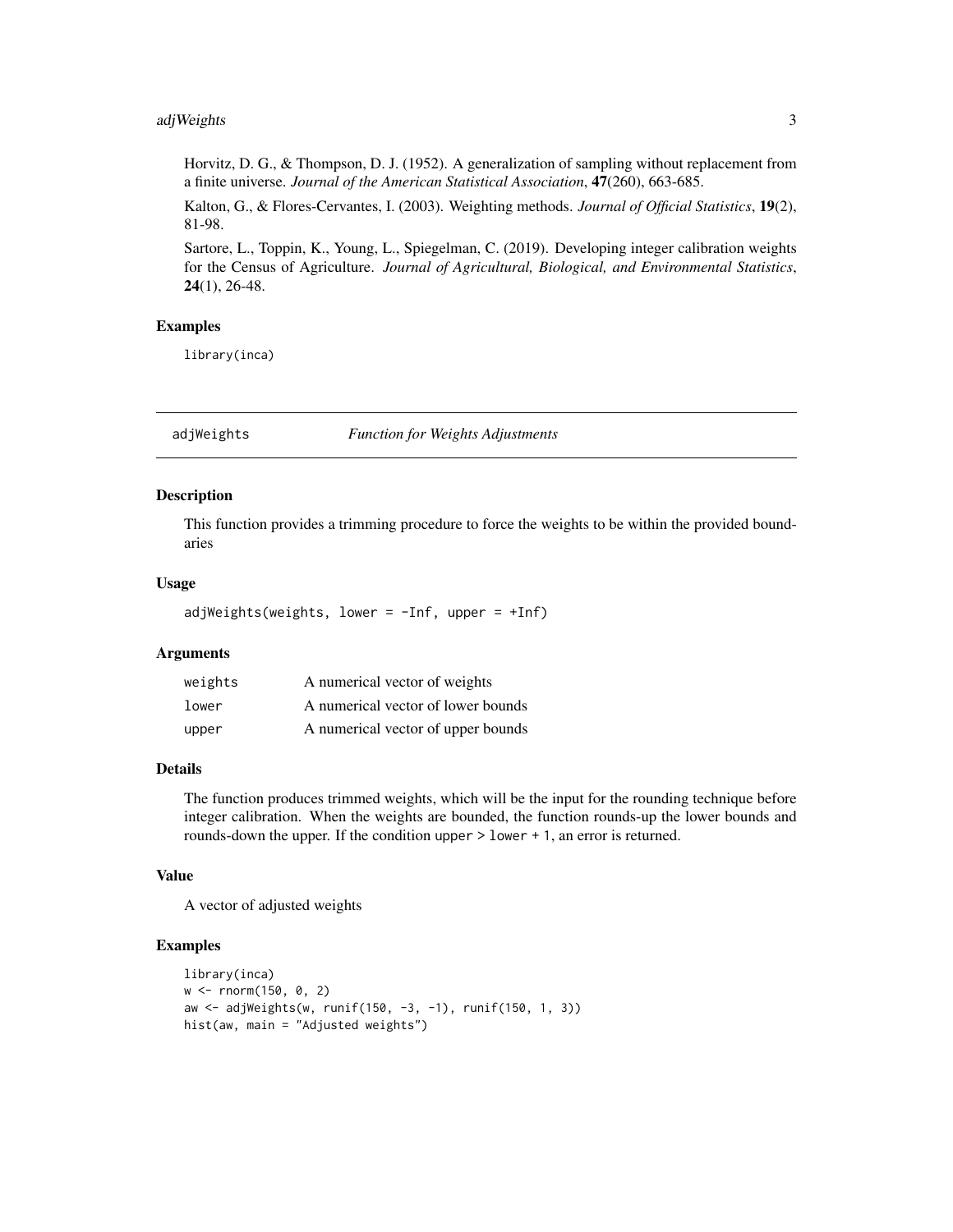#### Description

This function performs an integer programming algorithm developed for calibrating integer weights, in order to reduce a specific objective function

#### Usage

```
intcalibrate(weights, formula, targets, objective = c("L1", "aL1", "rL1",
  "LB1", "rB1", "rbLasso1", "L2", "aL2", "rL2", "LB2", "rB2", "rbLasso2"),
  tgtBnds = NULL, lower = -Inf, upper = Inf, scale = NULL,
  sparse = FALSE, data = environment(formula))
```
#### Arguments

| weights   | A numerical vector of real or integer weights to be calibrated. If real values are<br>provided, they will be rounded before applying the calibration algorithm |
|-----------|----------------------------------------------------------------------------------------------------------------------------------------------------------------|
| formula   | A formula to express a linear system for hitting the targets                                                                                                   |
| targets   | A numerical vector of point-targets to hit                                                                                                                     |
| objective | A character specifying the objective function used for calibration. By default<br>"L1". See details for more information                                       |
| tgtBnds   | A two-column matrix containing the bounds for the point-targets                                                                                                |
| lower     | A numerical vector or value defining the lower bounds of the weights                                                                                           |
| upper     | A numerical vector or value defining the upper bounds of the weights                                                                                           |
| scale     | A numerical vector of positive values                                                                                                                          |
| sparse    | A logical value denoting if the linear system is sparse or not. By default it is<br><b>FALSE</b>                                                               |
| data      | A data. frame or matrix object containing the data to be used for calibration                                                                                  |

#### Details

The integer programming algorithm for calibration can be performed by considering one of the following objective functions:

- "L1" for the summation of absolute errors
- "aL1" for the asymmetric summation of absolute errors
- "rL1" for the summation of absolute relative errors
- "LB1" for the summation of absolute errors if outside the boundaries
- "rB1" for the summation of absolute relative errors if outside the boundaries
- "rbLasso1" for the summation of absolute relative errors if outside the boundaries plus a Lasso penalty based on the distance from the provided weights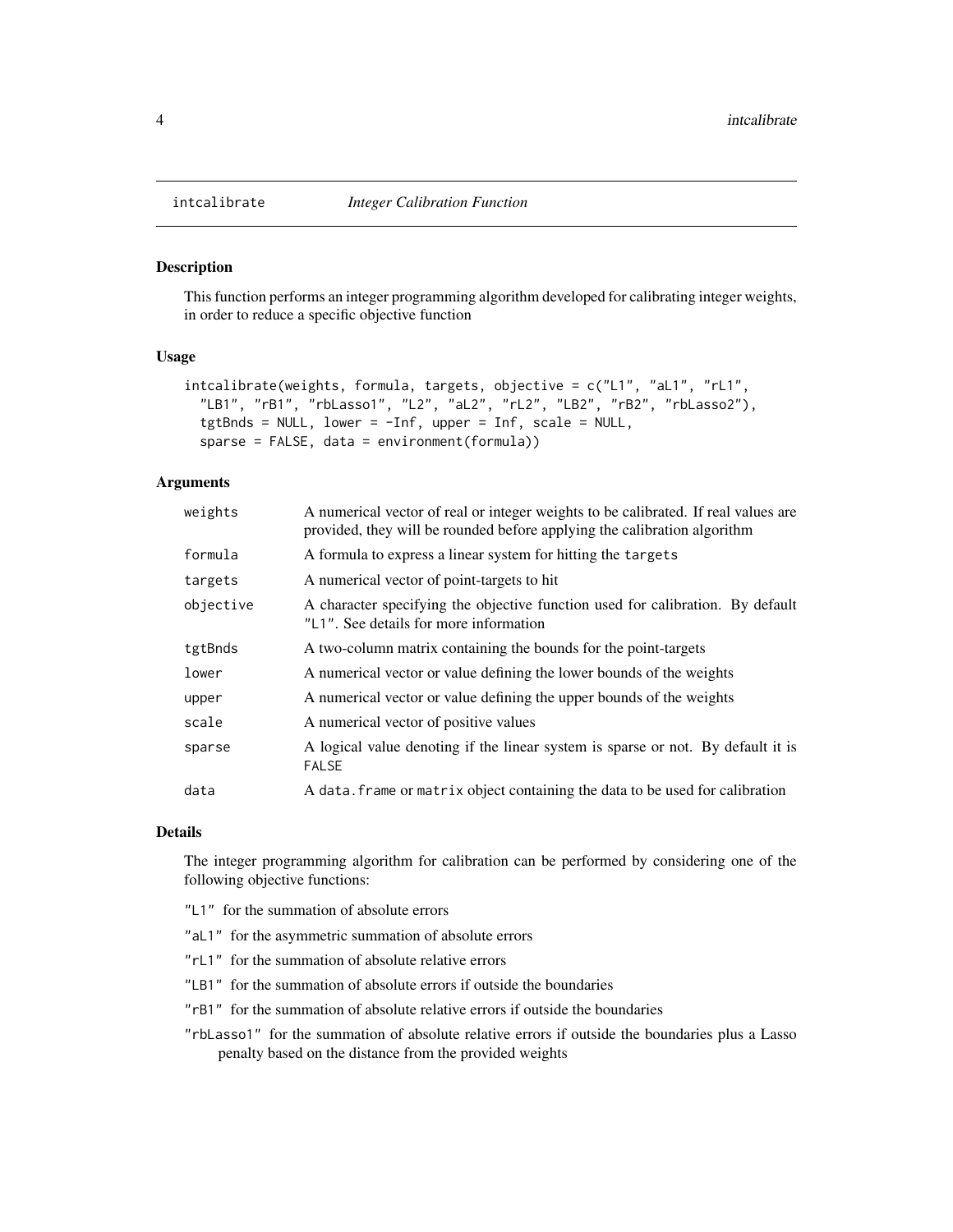#### <span id="page-4-0"></span>roundWeights 5

"L2" for the summation of square errors

"aL2" for the asymmetric summation of square errors

"rL2" for the summation of square relative errors

"LB2" for the summation of square errors if outside the boundaries

"rB2" for the summation of square relative errors if outside the boundaries

"rbLasso2" for the summation of square relative errors if outside the boundaries plus a Lasso penalty based on the distance from the provided weights

```
A two-column matrix must be provided to tgtBnds when objective = "LB1", objective = "rB1",
objective = "rbLasso1", objective = "LB2", objective = "rB2", and objective = "rbLasso2".
```
The argument scale must be specified with a vector of positive reals number when objective = "rL1" or objective = "rL2".

#### Value

A numerical vector of calibrated integer weights.

#### Examples

```
library(inca)
set.seed(0)
w <- rpois(150, 4)
data <- matrix(rbinom(150000, 1, .3) * rpois(150000, 4), 1000, 150)
y <- data %*% w
w <- runif(150, 0, 7.5)
print(sum(abs(y - data %*)))cw \le intcalibrate(w, \le + 0, y, lower = 1, upper = 7, sparse = TRUE, data = data)
print(sum(abs(y - data %*% cw)))
barplot(table(cw), main = "Calibrated integer weights")
```
roundWeights *Function for Rounding Weights*

#### **Description**

This function performs an optimal rounding of the provided real weights, in order to reduce a specific objective function

#### Usage

```
roundWeights(weights, formula, targets, objective = c("L1", "aL1", "rL1",
 "LB1", "rB1", "rbLasso1", "L2", "aL2", "rL2", "LB2", "rB2", "rbLasso2"),
 tgtBnds = NULL, lower = -Inf, upper = Inf, scale = NULL,
 sparse = FALSE, data = environment(formula))
```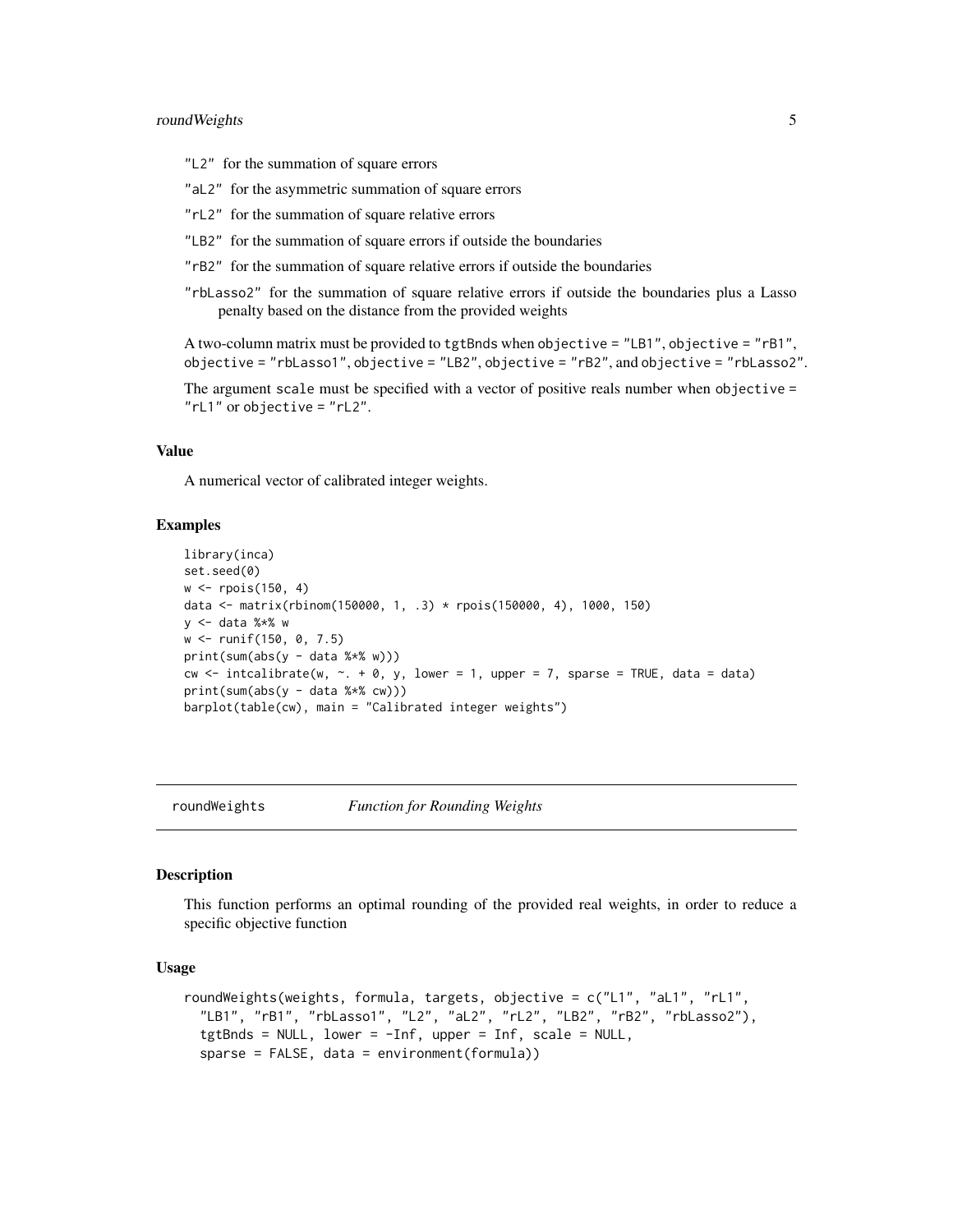#### Arguments

| weights   | A numerical vector of real weights to be rounded                                                                                |
|-----------|---------------------------------------------------------------------------------------------------------------------------------|
| formula   | A formula to express a linear system for hitting the targets                                                                    |
| targets   | A numerical vector of point-targets to hit                                                                                      |
| objective | A character specifying the objective function used for calibration. By default, it<br>is "L1". See details for more information |
| tgtBnds   | A two-column matrix containing the bounds for the point-targets                                                                 |
| lower     | A numerical vector or value defining the lower bounds of the weights                                                            |
| upper     | A numerical vector or value defining the upper bounds of the weights                                                            |
| scale     | A numerical vector of positive values                                                                                           |
| sparse    | A logical value denoting if the linear system is sparse or not. By default, it is<br><b>FALSE</b>                               |
| data      | A data. frame or matrix object containing the data to be used for calibration                                                   |

#### Details

The optimal rounding can be performed by considering one of the following objective functions:

- "L1" for the summation of absolute errors
- "aL1" for the asymmetric summation of absolute errors
- "rL1" for the summation of absolute relative errors
- "LB1" for the summation of absolute errors if outside the boundaries
- "rB1" for the summation of absolute relative errors if outside the boundaries
- "rbLasso1" for the summation of absolute relative errors if outside the boundaries plus a Lasso penalty based on the distance from the provided weights
- "L2" for the summation of square errors
- "aL2" for the asymmetric summation of square errors
- "rL2" for the summation of square relative errors
- "LB2" for the summation of square errors if outside the boundaries
- "rB2" for the summation of square relative errors if outside the boundaries
- "rbLasso2" for the summation of square relative errors if outside the boundaries plus a Lasso penalty based on the distance from the provided weights

```
A two-column matrix must be provided to tgtBnds when objective = "LB1", objective = "rB1",
objective = "rbLasso1", objective = "LB2", objective = "rB2", and objective = "rbLasso2".
```
The argument scale must be specified with a vector of positive reals number when objective = "rL1" or objective = "rL2".

#### Value

A vector of integer weights to be the input of the calibration algorithm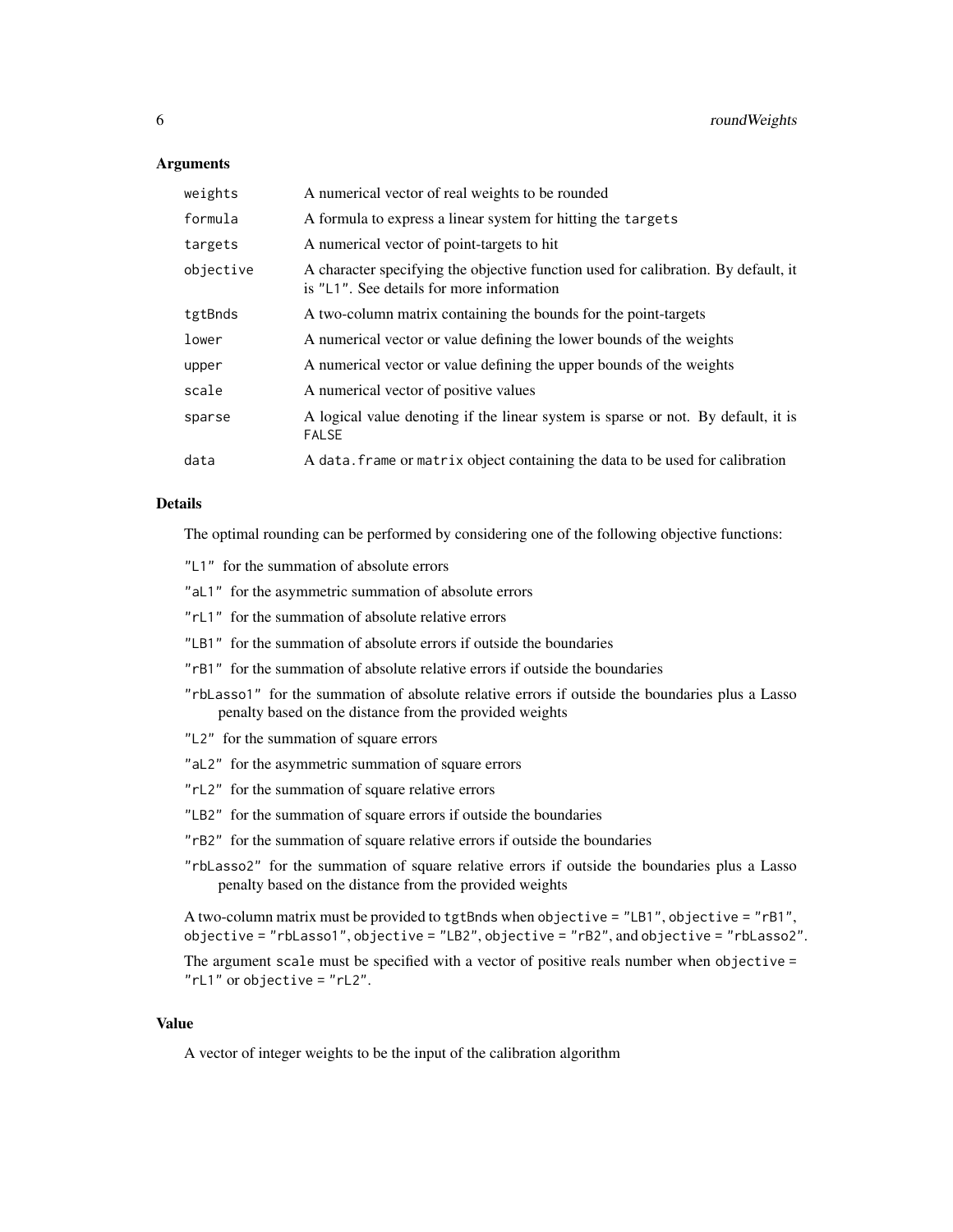#### roundWeights 7

#### Examples

```
library(inca)
set.seed(0)
w <- rpois(150, 4)
data <- matrix(rbinom(150000, 1, .3) * rpois(150000, 4), 1000, 150)
y <- data %*% w
w <- runif(150, 0, 7.5)
rw \le roundWeights(w, \sim. + 0, y, lower = 1, upper = 7, sparse = TRUE, data = data)
barplot(table(rw), main = "Rounded weigths")
```